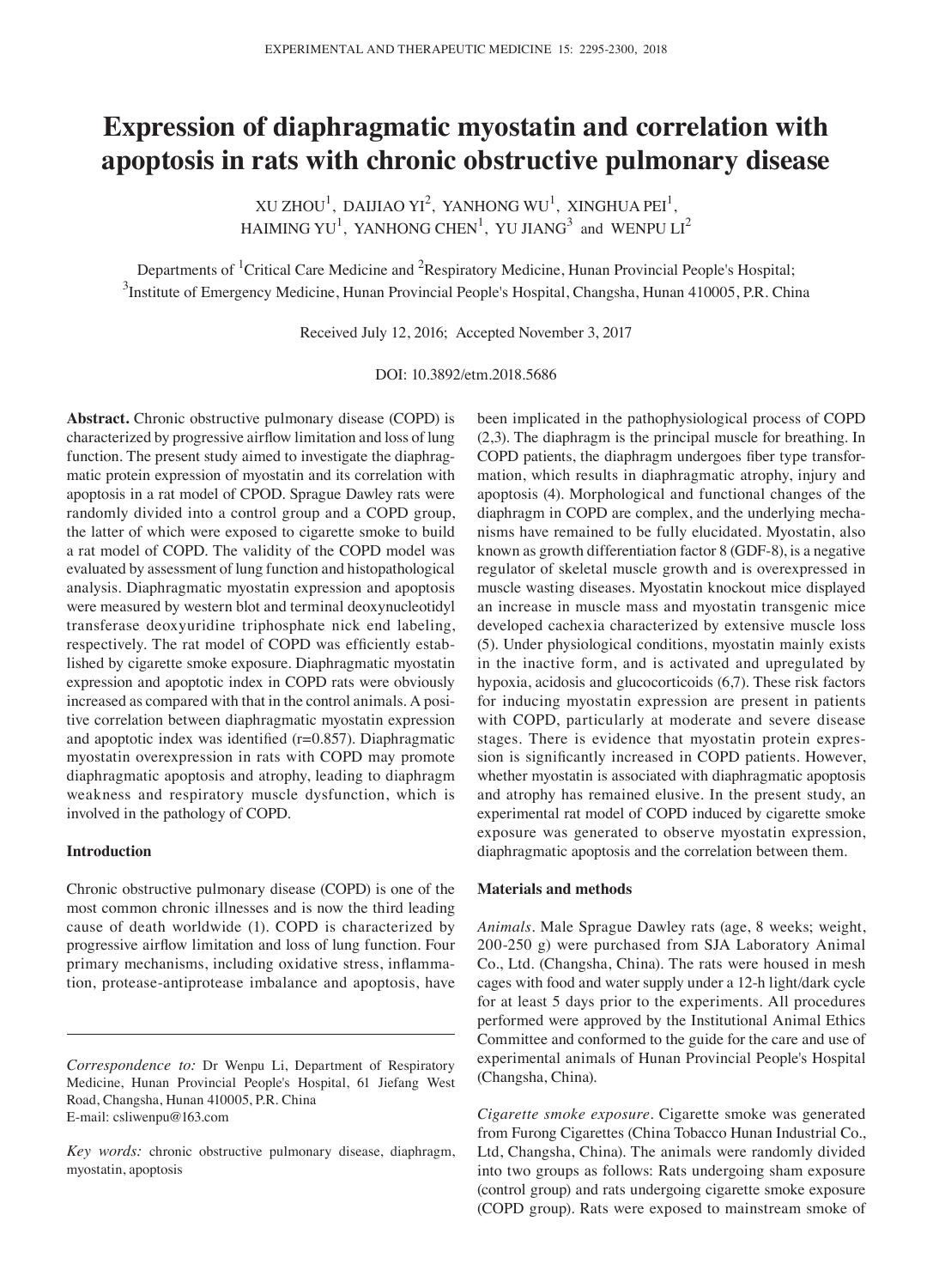cigarettes at a concentration of 300 mg particulate matter/m<sup>3</sup> for 20 min for four times per day over 5 months (8).

*Measurement of lung function.* Lung function was assessed as previously described (9). In brief, the rats were anaesthetized with 10% chloral hydrate (3 ml/kg, corresponding to 300 mg/kg). The trachea was opened with an inverted T‑shaped incision between the 2nd and 3rd cartilage ring, rapidly intubated and the animal was placed into an HX200 respiratory‑flow transducer (Xinhangxinye Co., Ltd., Beijing, China) for measuring the forced expiratory volume at 0.3 sec and forced vital capacity ( $FEV_{0,3}/FVC$ ) and the peak expiratory flow (PEF). A total of 6 ml air was injected at the end of the exhalation, which induced a passive deep inspiration, and the lung function was recorded.

*Transmission electron microscopy (TEM) examination of diaphragms.* Diaphragms were collected, weighed and fixed with 2.5% paraformaldehyde, and then refixed with 1% osmium tetroxide, washed with PBS, dehydrated with a graded ethanol series and pure acetone, paraffin‑embedded, sectioned (50 nm), uranium‑lead double stained (2% uranyl acetate, saturated aqueous lead citrate) and observed under a H-7500 electron microscope (Hitachi, Tokyo, Japan).

*Histopathological examination of the lung.* The lung tissues were fixed in 4% paraformaldehyde for 12 h, dehydrated using a graded ethanol series, and then placed in xylene for 2 h, followed by paraffin embedding overnight. Sections  $(4 \mu m)$ were prepared and mounted on slides, and the samples were stained with H&E for 10 min at room temperature and examined under an Olympus BX71 microscope (Olympus, Tokyo, Japan).

Mean linear intercept (MLI) and mean alveolar number (MAN) were examined as previously described (10). The MLI was used to estimate the average diameter of a single alveolus by using the formula  $MLI = total length/alveolar$ septal number. The intercepts of the alveolar septal number were counted at the intersection point of the two lines, and the total length of all of the lines combined divided by the number of intercepts provided the mean linear intercept for the region studied. The MAN was an indicator for the density of the alveoli, which was determined as the number of alveolar per square area in the field.

*Assessment of diaphragmatic apoptosis.* Diaphragmatic apoptosis was identified using the *in situ* terminal deoxynucleotidyl transferase deoxyuridine triphosphate nick end labeling (TUNEL) assay (KeyGen biotech, Nanjing, China) following the manufacturer's instructions. The diaphragmatic apoptotic index was the percentage of TUNEL‑positive cells among the total cell population. Two slices of each sample were taken to acquire data from five different fields of view at high-power magnification (x400). At least 400 cells were examined.

*Determination of myostatin protein.* Western blot analysis was performed as previously described (11). In brief, the diaphragms were rinsed with ice‑cold PBS, harvested with radioimmunoprecipitation assay buffer (Applygen, Beijing, China) and quantified using a bicinchoninic acid protein assay

Table I. Effects of COPD on the diaphragm mass, FEV0.3/FVC and FEP of rats.

| Group       | n | Diaphragm<br>mass(g)           | $FEV_0$ <sub>2</sub> /FVC<br>(%) | <b>FEP</b><br>(ml/sec) |
|-------------|---|--------------------------------|----------------------------------|------------------------|
| Control     | x | $1.726 \pm 0.073$              | $83.5 + 4.9$                     | $40.2 + 3.7$           |
| <b>COPD</b> | x | $1.311 \pm 0.156$ <sup>a</sup> | $66.2 + 4.1^{\circ}$             | $24.8 + 2.2^a$         |

a P<0.05, as compared with control group. COPD, chronic obstructive pulmonary disease;  $FEV_{0.3}$ /FVC, forced vital capacity; PEF, peak expiratory flow.

(WellBiology, Changsha, China). Total protein (30  $\mu$ g/lane) was separated by 12% SDS-PAGE and transferred to polyvinylidene fluoride membranes (EMD Millipore, Billerica, MA, USA). The membranes were blocked in 5% bovine serum albumin (Sigma‑Aldrich; Merck KGaA, Darmstadt, Germany) for 1 h at room temperature and probed with antibody against myostatin (cat no. 19142‑1‑AP) and β‑actin (cat no. 20536‑1‑AP; 1:1,000; Proteintech, Chicago, IL, USA) at 4˚C overnight, followed by incubation with a secondary antibody (cat no. SA00001‑2; 1:5,000; Proteintech, Chicago, IL, USA) conjugated to horseradish peroxidase at room temperature for 1 h. Immunoreactivity was detected by enhanced chemiluminescent agent (Thermo Fisher Scientific, Inc., Waltham, MA, USA) according to the manufacturer's instructions. The protein expression levels were quantitatively analyzed and normalized against the β‑actin loading control.

*Statistical analysis.* Values are expressed as the mean  $\pm$  standard deviation and analyzed using SPSS 20.0 (IBM Corp., Armonk, NY, USA). The two independent samples t-test was used for analysis of differences between the two groups. Pearson's linear correlation analysis was employed to identify any possible correlation between parameters. P<0.05 was considered to indicate a statistically significant difference.

### **Results**

*COPD is associated with changes in diaphragm weight and lung function*. The diaphragm mass,  $FEV_{0.3}/FVC$  and  $PEF$ were determined at the end of the challenge procedure and the results are displayed in Table I. Compared with that in the control group, the diaphragm mass in the COPD group was significantly decreased  $(1.726 \pm 0.073 \text{ vs. } 1.311 \pm 0.156 \text{ g};$ P<0.05). The average values for  $FEV_{0.3}/FVC$  and FEP were 83.5±4.9% and 40.2±3.7 ml/sec in the control group, and were significantly decreased to 66.2±4.1% and 24.8±2.2 ml/sec in the COPD group, respectively (P<0.05).

*COPD is associated with changes of diaphragm ultrastructure and pulmonary histopathology.* The lung tissues of COPD rats exhibited significant histopathological changes under light microscopy. Compared with those in the control group, the alveolar spaces were larger and the alveolar walls were thinner in the COPD group. Certain alveoli were broken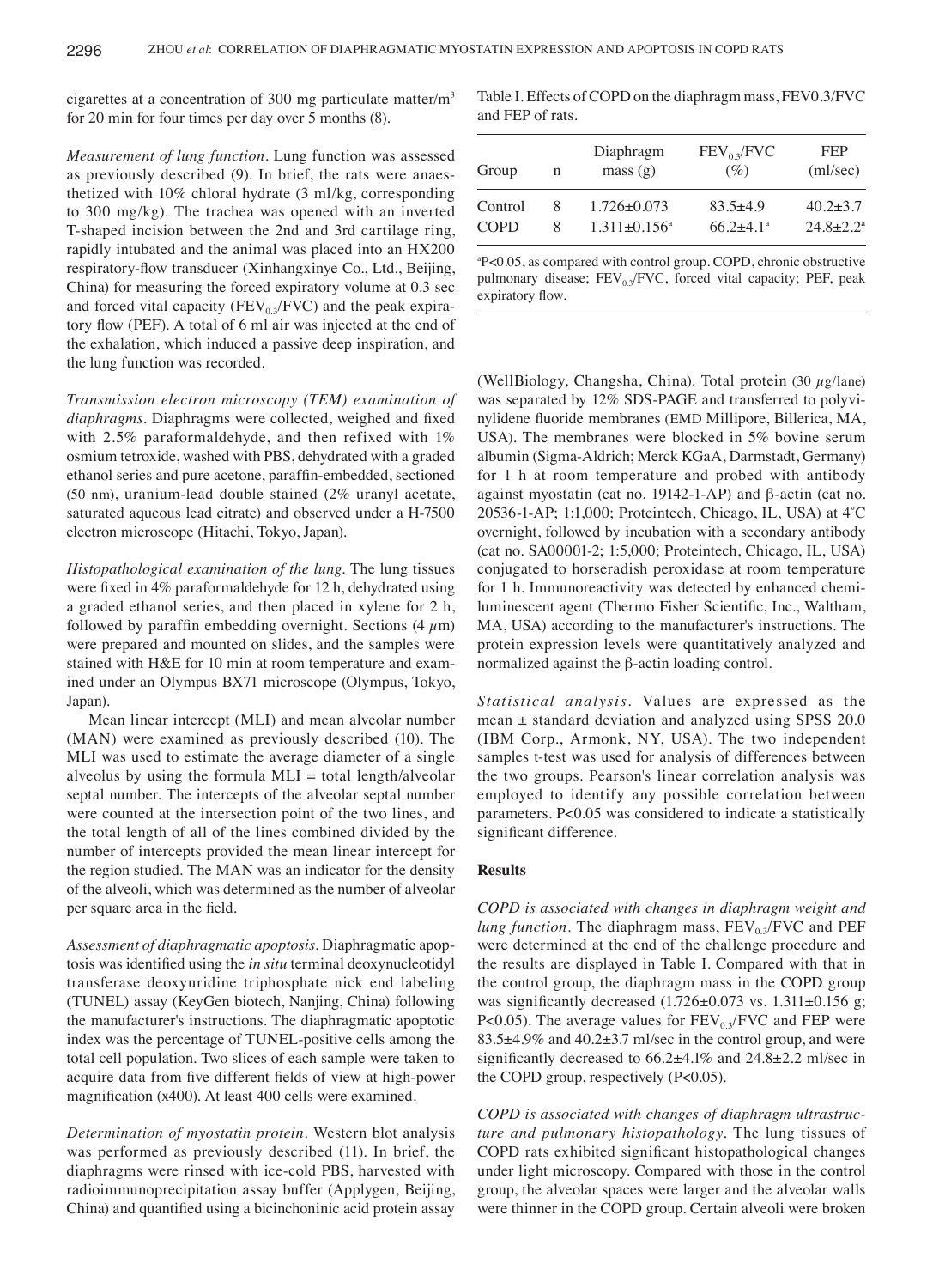

Figure 1. Effects of COPD on lung histopathology, MLI and MAN of rats. The lung tissues were stained with H&E. COPD induced lung damage, as evidenced by inflammatory cell infiltration, exudate blockage of capillaries, as well as substantial interstitial cellular degeneration and necrosis. Representative images for each group are displayed, with each group containing 6–8 rats (scale bar, 50  $\mu$ m). Values are expressed as the mean  $\pm$  standard deviation Two sections were randomly selected from the paraffin tissue samples of each animal. The sections were stained and then 5 fields of view in each slice were randomly selected for cell counts. \* P<0.05 when compared with the control group. COPD, chronic obstructive pulmonary disease; MLI, mean linear intercept; MAN, mean alveolar number.



Figure 2. Effects of COPD on diaphragm ultrastructure of rats. COPD induced significant ultrastructural changes in the diaphragm, including muscle fiber atrophy, anomalies in sarcomere arrangement, myofilament breaking and dissolution, mitochondrial swelling and vacuolization, cristae lysis, karyopyknosis and nuclear chromatin aggregation and margination, as well as nuclear membrane thickening, shrinkage and irregularities (magnification, x5,000, x10,000 or x20,000). COPD, chronic obstructive pulmonary disease.

and had fused into bullae. In addition, infiltration of inflammatory cells into the mucosa, detachment of epithelial cells, submucosal gland hyperplasia and hypertrophy, as well as disorders and detachment of cilia were also observed in the COPD group (Fig. 1). The average MLI in the COPD group  $(80.3\pm18.7 \text{ mm})$  was  $\sim70\%$  higher than that in the control group  $(47.0\pm7.1 \text{ mm}; P<0.05; Fig. 1)$ . The average MAN in the COPD group  $(218.0 \pm 57.2/\text{mm}^2)$  was significantly lower than that in the control rats  $(379.8 \pm 24.4/\text{mm}^2; P<0.05; Fig. 1)$ . TEM indicated that compared with control rats, COPD rats

exhibited obvious ultrastructural changes of the diaphragm, including muscle fiber atrophy, sarcomere arrangement anomaly, myofilament breakage and dissolution, mitochondrial swelling and vacuolization, cristae lysis, karyopyknosis and nuclear chromatin aggregation and margination, as well as nuclear membrane thickening, shrinkage and irregularities (Fig. 2).

*COPD induces diaphragmatic apoptosis.* TUNEL-positive diaphragm cells were identified as brown bodies by light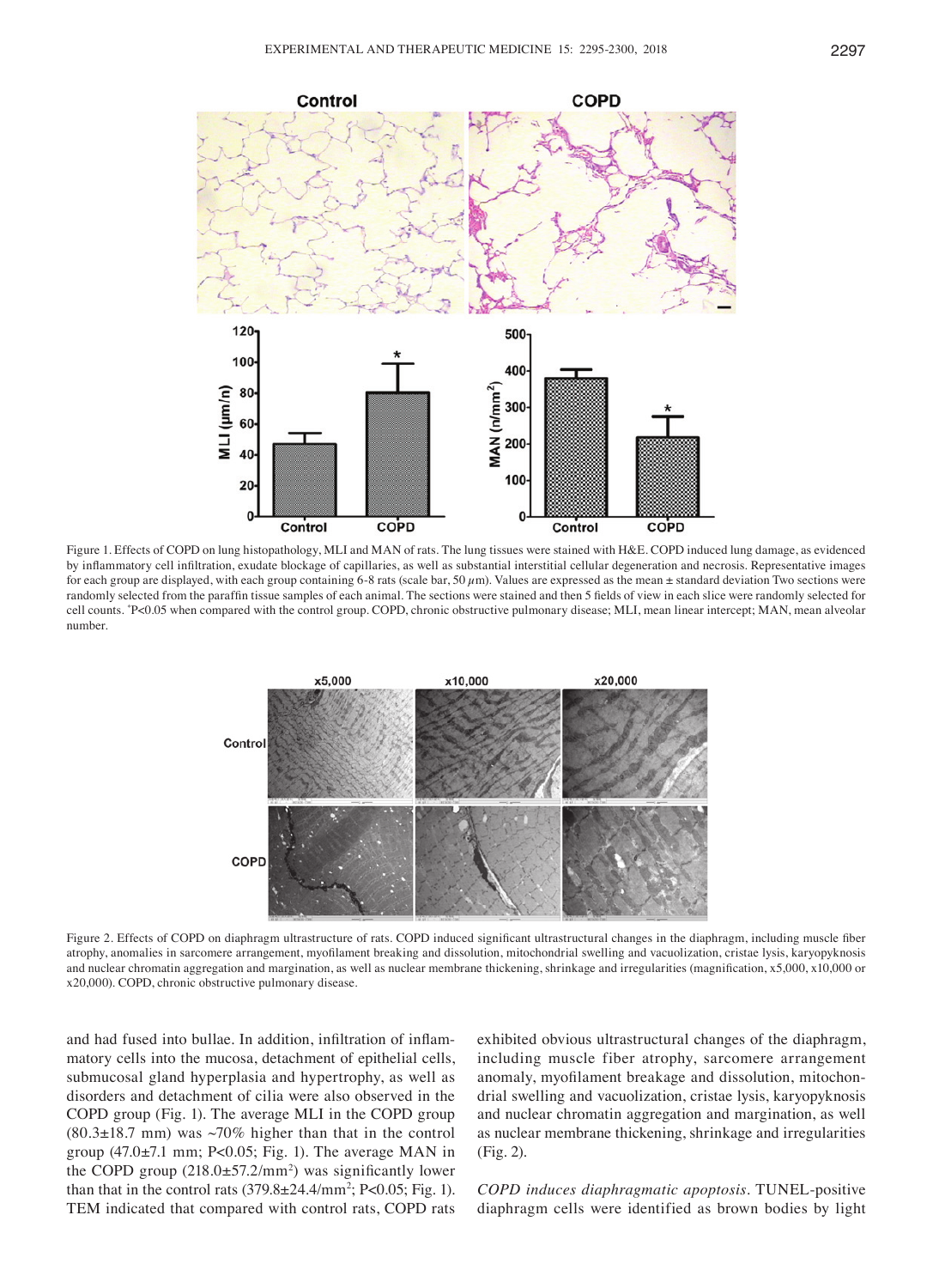

Figure 3. Diaphragmatic apoptosis in rats with COPD. COPD induced diaphragmatic apoptosis. Apoptosis was determined by terminal deoxynucleotidyl transferase deoxyuridine triphosphate nick end labeling. Representative images for each experimental group are displayed (magnification, x400), Values are expressed as the mean ± standard deviation (n≥6). \* P<0.05 when compared with the control group. COPD, chronic obstructive pulmonary disease.



Figure 4. Diaphragmatic protein expression of myostatin in rats with COPD. COPD enhanced the diaphragmatic protein expression of myostatin. Myostatin protein expression was determined by western blot analysis and normalized to β‑actin. Values are expressed as the mean ± standard deviation (n≥6). \* P<0.05 when compared with the control group. COPD, chronic obstructive pulmonary disease.

microscopic analysis. The results indicated that the amount of TUNEL‑positive cells was significantly greater in the diaphragms of COPD rats compared with that in control rats. The apoptotic index was  $15.46 \pm 1.53\%$  in the COPD group, which was significantly higher than that in the control group  $(1.17\pm0.21\%; P<0.05; Fig. 3).$ 

*Myostatin expression is upregulated in the diaphragms of COPD rats.* Myostatin expression in the diaphragms was assessed by western blot analysis and the results are displayed in Fig. 4. The expression levels of myostatin in the diaphragms of COPD rats were obviously increased as compared with those in the control animals (P<0.05).

*Myostatin expression is correlated with diaphragmatic degeneration in COPD rats.* A positive correlation was identified between the levels of myostatin and the diaphragmatic apoptotic index  $(r=0.865; P<0.01)$ . In addition, a negative correlation was identified between the levels of myostatin and the diaphragm mass ( $r = -0.777$ ; P<0.05; Fig. 5).

## **Discussion**

COPD is characterized by progressive and incomplete reversible progressive airflow limitation, which remains a challenge for clinicians and represents a global health burden. Smoking is one of the most important risk factors for COPD, as harmful gases or particles in cigarette smoke may induce abnormal pulmonary inflammation (12). In the present study, an animal model of COPD was established through a modified protocol comprising a 5‑month challenge of the rats through exposure to cigarette smoke (13). The presence of airflow obstruction is key in the diagnosis of COPD, and the present results revealed that this rat model was associated with a significant decrease in FEV0.3/FVC and FEP, which are critical parameters of lung injury in obstructive lung disease (14). In addition, the histopathological changes of lungs and diaphragms of COPD rats were similar to those seen in humans with COPD. In support of the pathological results, the MLI and MAN in the COPD model group were measured for quantitative analysis of lung structure and function (15). The results indicated enlargement of air spaces with a significant decrease in the alveolar number in the COPD rats as compared with those in the control, which provided direct evidence of lung injury. MLI and MAN are accurate and efficient indicators to reflect alveolar airspace size and lung architecture, and these parameters reasonably demonstrated that cigarette smoke exposure was an efficient way to establish a COPD model in rats.

Respiratory muscle dysfunction and particularly diaphragm dysfunction may induce respiratory failure, which was reported to be the leading cause of death in patients with COPD (16). Assessment of the pathogenesis of COPD has led to the recognition of apoptosis as an important factor in clinical COPD and experimental models thereof (17). Apoptosis may be triggered through three major pathways, one of which involves death receptor ligation, another is based on the release of cytochrome *c* from mitochondria, and the third is the endoplasmic reticulum pathway (18). Skeletal muscle cell apoptosis may be responsible for muscle atrophy, which induces weight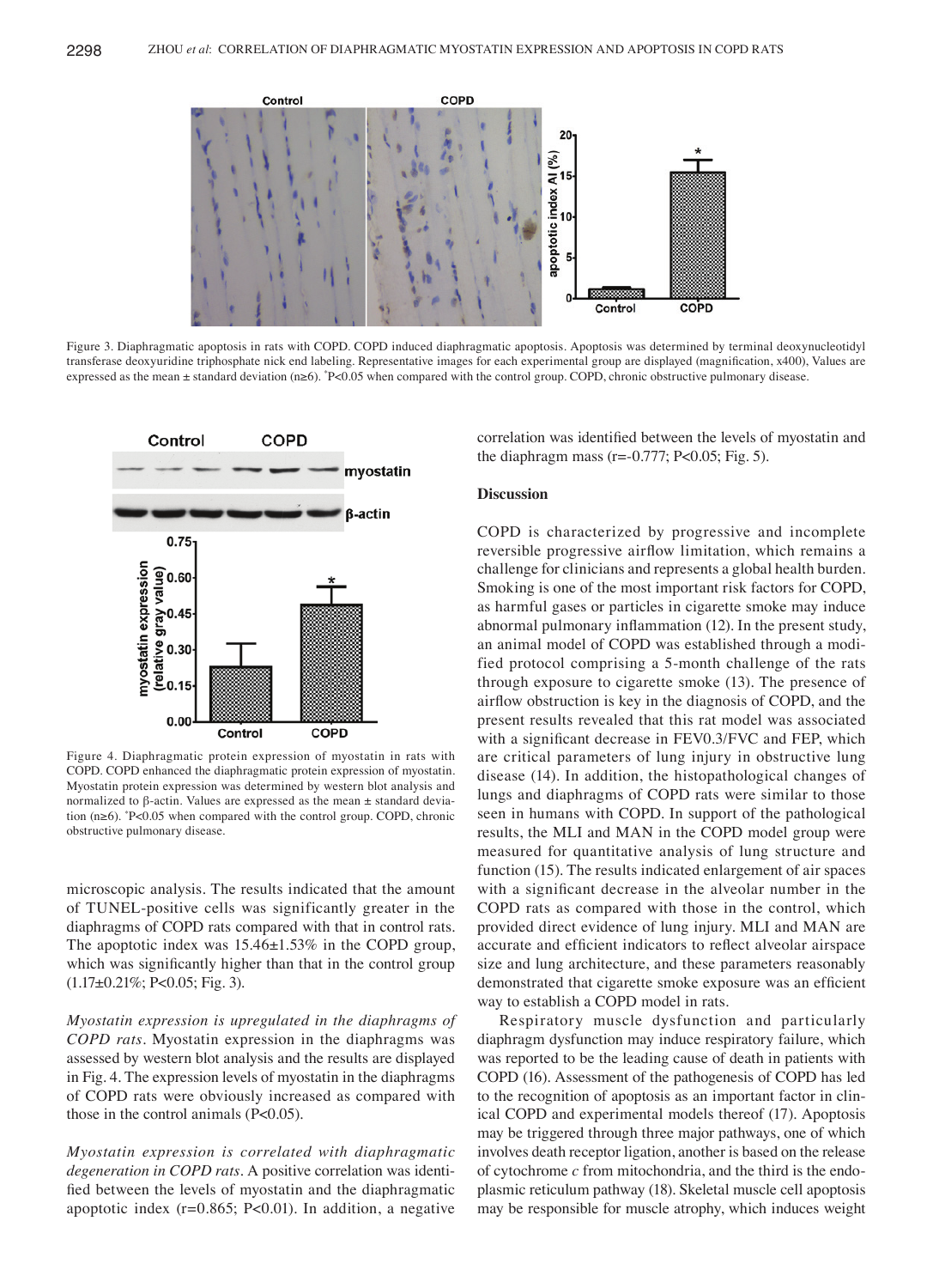

Figure 5. Correlation between diaphragmatic myostatin expression and apoptosis or diaphragm mass in rats with COPD. COPD, chronic obstructive pulmonary disease. A positive correlation was identified between myostatin expression and diaphragmatic apoptotic index (r=0.865; P=0.006) and a negative correlation was identified between myostatin expression and the diaphragm mass  $(r=-0.777; P=0.023)$ .

loss and weakness in patients with COPD and seriously affects their quality of life. As the pivotal respiratory muscle, diaphragmatic apoptosis has important roles in the pathogenesis of COPD. The present results indicated a significant loss of diaphragm mass in COPD rats, which indicated diaphragmatic atrophy. Furthermore, the apoptotic index was significantly increased in the diaphragms of COPD rats. The present results therefore indicated diaphragmatic apoptosis in COPD, which is consistent with those of previous studies (18,19). However, the exact mechanisms of diaphragmatic apoptosis and their role in the pathophysiological processes of COPD remain to be fully elucidated. The Fas/Fas ligand pathway was reported to participate in the regulation of diaphragmatic apoptosis (20), and diaphragmatic fiber type transformation (21). Diaphragms of COPD patients generated a lower specific force, and Type I fibers generated a lower specific force than Type II fibers (22). Fiber type transformations in COPD decreased diaphragmatic force generation and finally resulted in respiratory failure (23). Preventing diaphragmatic apoptosis and reducing fiber type transformation may be promising approaches for preventing and curing respiratory failure in COPD.

Myostatin, also known as GDF-8, is a member of the TGF- $\beta$ superfamily that is highly expressed in skeletal muscle (24), functions as a negative regulator of skeletal muscle growth and is overexpressed in muscle atrophy and wasting diseases, including bedrest and disuse atrophy, anorexia nervosa and cancer‑associated cachexia. Myostatin expression limits the size of muscles during development (25). Myostatin-null mice exhibited muscle hypertrophy, and myostatin transgenic mice displayed muscle atrophy and cachexia. Myostatin protein remains inactive until it is cleaved by a protease. Activated myostatin binds to the activin type II receptor, recruits activin receptor-like kinase 4 and then initiates cell signaling cascades in the muscle, which include the SMAD and mitogen-activated protein kinase families (26). Furthermore, to cause muscle hypertrophy, AKT kinase may be inhibited by myostatin through partially suppressing protein synthesis (27). In the present study, myostatin protein expression was assessed by western blot analysis, indicating that diaphragmatic myostatin in rats with COPD was significantly overexpressed compared

with that in the control rats, which was consistent with the results of previous studies (6,28).

After diaphragm mass, apoptosis and myostatin expression were assessed in COPD rats, their correlation was then assessed in the present study. A negative correlation between myostatin expression and diaphragm mass, and a positive correlation between myostatin expression and apoptosis was identified in the diaphragms of COPD rats. However, the underlying mechanisms of the link between these parameters remains to be fully elucidated and requires to be further investigated. It may be speculated that myostatin overexpression in the diaphragm promotes diaphragmatic apoptosis and atrophy, leading to diaphragm weakness and respiratory muscle dysfunction, and finally aggravates the progression of COPD. Type II respiratory failure and persistent  $CO<sub>2</sub>$  retention are present in the late stage of COPD, are closely associated with respiratory muscle dysfunction and are the major cause of COPD‑associated death (29). Inhibition of myostatin in the early stage of COPD may reduce diaphragmatic apoptosis and improve respiratory muscle function, which may provide a promising strategy for the prevention and treatment of COPD.

In conclusion, a rat model of COPD was established using chronic cigarette smoke exposure. A positive correlation was identified between myostatin expression and diaphragmatic apoptosis. Myostatin may promote diaphragmatic apoptosis and atrophy, cause respiratory muscle dysfunction and contribute to the pathogenesis of COPD. However, the present study had certain limitations. No method to interfere with the protein expression of myostatin was employed to then observe its potential effect to reduce the severity of COPD and diaphragmatic apoptosis. A future study by our group will assess whether myostatin regulates apoptosis in COPD. Identification of the role of myostatin in COPD may provide novel potential targets for the prevention or cure of COPD.

## **Acknowledgements**

This study was financially supported by a Program of the Hunan Provincial Department of Science and Technology (grant no. 2010SK3071).